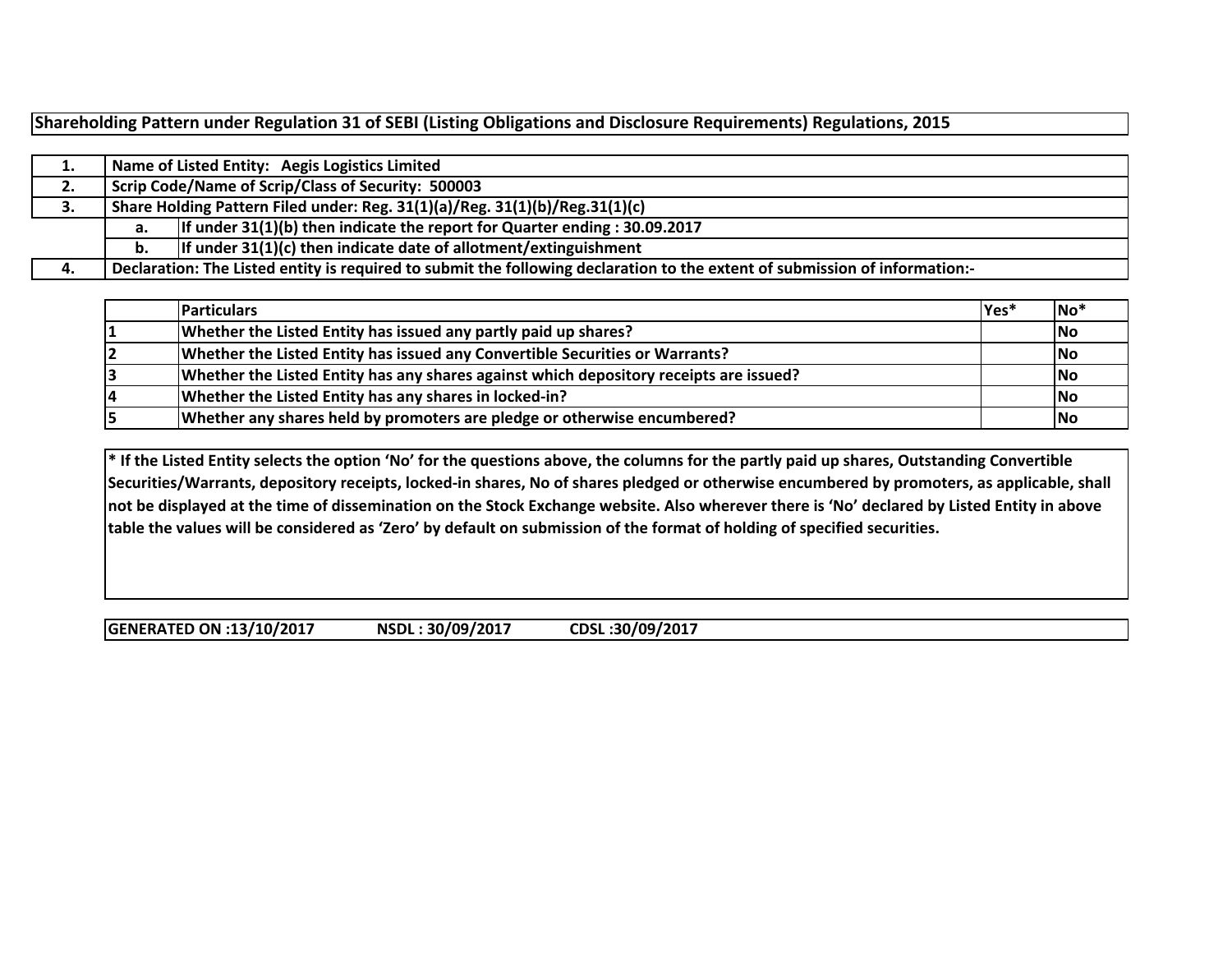|      | <b>Aegis Logistics Limited</b>                              |                  |                      |        |           |                               |             |                                               |                                |              |               |                 |                               |        |                                |                         |               |                        |
|------|-------------------------------------------------------------|------------------|----------------------|--------|-----------|-------------------------------|-------------|-----------------------------------------------|--------------------------------|--------------|---------------|-----------------|-------------------------------|--------|--------------------------------|-------------------------|---------------|------------------------|
|      | Table I - Summary Statement holding of specified securities |                  |                      |        |           |                               |             |                                               |                                |              |               |                 |                               |        |                                |                         |               |                        |
|      |                                                             |                  |                      |        |           |                               |             |                                               |                                |              |               |                 |                               |        |                                |                         |               |                        |
|      |                                                             |                  |                      |        |           |                               | Sharehold   |                                               |                                |              |               | <b>Shares</b>   | ing, as a                     |        |                                | <b>Number of Shares</b> |               |                        |
|      |                                                             |                  |                      |        |           |                               | ing as a %  |                                               |                                |              |               | Underlyin %     |                               |        |                                | pledged or              |               |                        |
|      |                                                             |                  |                      |        |           |                               | of total    | Number of Voting Rights held in each class of |                                |              |               |                 | assuming                      |        | Number of Locked in lotherwise |                         |               |                        |
|      |                                                             |                  |                      | No. of | No. of    |                               | no. of      | securities                                    |                                |              |               |                 |                               | shares |                                | encumbered              |               | <b>Number of</b>       |
|      |                                                             |                  |                      | Partly | shares    |                               | shares      |                                               |                                |              |               | ነደ              | conversio                     |        |                                |                         |               | equity                 |
|      |                                                             |                  | No. of fully paid-up |        | underlyin |                               |             |                                               | (calculate No of Voting Rights |              |               | convertibl n of |                               |        | As a % of                      |                         |               | As a % of Ishares held |
|      |                                                             | Nos. of          | paid up              | equity |           |                               | d as per    |                                               |                                |              | Total as a le |                 | convertibl                    |        | total                          |                         | <b>Itotal</b> |                        |
|      |                                                             | sharehold equity |                      | shares |           | Depositor Total nos.          | SCRR,       |                                               | Class eg:                      |              | % of          | securities e    |                               |        | <b>Shares</b>                  |                         | <b>Shares</b> | demateriali            |
|      | Category Category of shareholder                            | ers              | shares held held     |        |           | y Receipts shares held [1957] |             | Class eg: X y                                 |                                | <b>Total</b> | $(A+B+C)$     |                 | (including securities No. (a) |        | held(b)                        | No. (a)                 | held(b)       | sed form               |
| (1)  |                                                             | (III)            | (IV)                 |        | (IVI      | $(VII) =$                     | (VIII) As a |                                               | (IX)                           |              |               | (X)             | $(XI) =$                      |        | (XII)                          |                         | (XIII)        | (XIV)                  |
| (A)  | <b>Promoter &amp; Promoter Group</b>                        |                  | 202096090            |        |           | 202096090                     | 60.5078     | 202096090                                     |                                | 202096090    | 60.5078       |                 | 60.5078                       |        |                                |                         |               | 202096090              |
| (B)  | Public                                                      |                  | 46566 131903910      |        |           | 131903910                     | 39.4922     | 131903910                                     |                                | 0 131903910  | 39.4922       |                 | 39.4922                       |        |                                | 0 NA                    | <b>NA</b>     | 119807625              |
| (C)  | Non Promoter - Non Public                                   |                  |                      |        |           |                               |             |                                               |                                |              |               |                 |                               |        |                                | 0 <sub>NA</sub>         | <b>NA</b>     |                        |
| (C1) | <b>Shares Underlying DRs</b>                                | 0                |                      |        |           |                               |             |                                               |                                |              |               |                 |                               |        |                                | 0 <sub>NA</sub>         | <b>INA</b>    |                        |
| (C2) | <b>Shares Held By Employee Trust</b>                        |                  |                      |        |           |                               |             |                                               |                                |              |               |                 |                               |        |                                | 0 <sub>NA</sub>         | <b>NA</b>     |                        |
|      | Total                                                       |                  | 46569 334000000      |        |           | 334000000                     | 100         | 334000000                                     |                                | 334000000    | 100           |                 | 10 <sup>c</sup>               |        |                                |                         |               | 321903715              |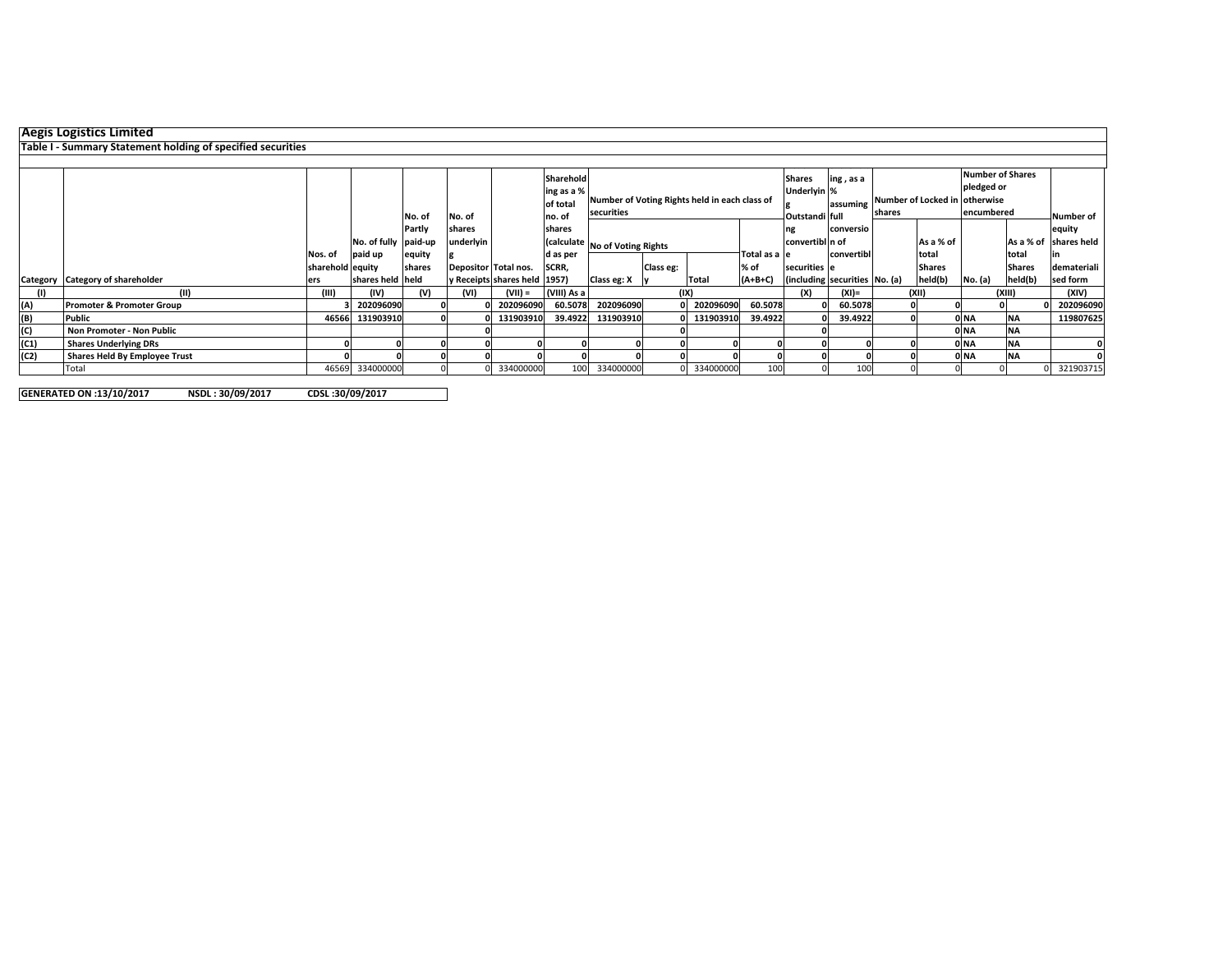|     | <b>Aegis Logistics Limited</b>                                                       |            |                             |                         |                  |                      |           |                    |                                                                        |          |             |            |                                                |                               |                                                    |                    |                                       |                    |                          |
|-----|--------------------------------------------------------------------------------------|------------|-----------------------------|-------------------------|------------------|----------------------|-----------|--------------------|------------------------------------------------------------------------|----------|-------------|------------|------------------------------------------------|-------------------------------|----------------------------------------------------|--------------------|---------------------------------------|--------------------|--------------------------|
|     | Table II - Statement showing shareholding pattern of the Promoter and Promoter Group |            |                             |                         |                  |                      |           |                    |                                                                        |          |             |            |                                                |                               |                                                    |                    |                                       |                    |                          |
|     |                                                                                      |            |                             |                         |                  |                      |           |                    |                                                                        |          |             |            |                                                |                               |                                                    |                    |                                       |                    |                          |
|     |                                                                                      |            |                             |                         |                  | No. of               |           | Sharehold<br>ing % | Number of Voting Rights held in each class of<br>calculated securities |          |             |            | <b>Shares</b><br>Underlyin %<br>Outstandi full | ing, as a<br>assuming         | Number of Locked in pledged or otherwise<br>shares |                    | <b>Number of Shares</b><br>encumbered |                    |                          |
|     |                                                                                      |            |                             |                         | Partly           | shares               |           | as per             |                                                                        |          |             |            | ng                                             | conversio                     |                                                    |                    |                                       |                    | <b>Number of</b>         |
|     |                                                                                      |            |                             | No. of fully<br>paid up | paid-up          | underlyin            |           | SCRR,<br>1957 As a | <b>No of Voting Rights</b>                                             |          |             | Total as a | convertibl n of                                | convertibl                    |                                                    | As a % of<br>total |                                       | As a % of<br>total | equity shares<br>held in |
|     |                                                                                      |            | Nos. of<br>sharehold equity |                         | equity<br>shares | Depositor Total nos. |           | % of               |                                                                        |          |             | % of       | securities e                                   |                               |                                                    | <b>Shares</b>      |                                       | <b>Shares</b>      | dematerialise            |
|     | Category & Name of the shareholders                                                  | PAN        | ers                         | shares held held        |                  |                      |           |                    | / Receipts shares held (A+B+C2) Class eg: X Class eg: y Total          |          |             | $(A+B+C)$  |                                                | (including securities No. (a) |                                                    | held(b)            | No. (a)                               | held(b)            | d form                   |
|     | (1)                                                                                  | (11)       | (III)                       | (IV)                    | (V)              | (VI)                 | $(VII) =$ | (VIII) As a        |                                                                        |          | (IX)        |            | (X)                                            | $(XI) =$                      | (XII)                                              |                    |                                       | (XIII)             | (XIV)                    |
|     | Indian                                                                               |            |                             |                         |                  |                      |           |                    |                                                                        |          |             |            |                                                |                               |                                                    |                    |                                       |                    |                          |
| (a) | Individuals / Hindu Undivided Family                                                 |            |                             |                         |                  |                      |           |                    |                                                                        | $\Omega$ |             |            |                                                |                               |                                                    |                    |                                       |                    |                          |
| (b) | Central Government / State Government(s)                                             |            |                             |                         |                  |                      |           |                    |                                                                        |          |             |            |                                                |                               |                                                    |                    |                                       |                    |                          |
| (c) | <b>Financial Institutions / Banks</b>                                                |            |                             |                         |                  |                      |           |                    |                                                                        |          |             |            |                                                |                               |                                                    |                    |                                       |                    | <sup>0</sup>             |
| (d) | Any Other (Specify)                                                                  |            |                             |                         |                  |                      |           |                    | $\Omega$                                                               |          |             |            |                                                |                               |                                                    |                    |                                       |                    | $\mathbf{0}$             |
|     | Sub Total (A)(1)                                                                     |            |                             |                         |                  |                      |           |                    |                                                                        |          |             |            |                                                |                               |                                                    |                    |                                       |                    |                          |
|     | Foreign                                                                              |            |                             |                         |                  |                      |           |                    |                                                                        |          |             |            |                                                |                               |                                                    |                    |                                       |                    |                          |
| (a) | Individuals (Non-Resident Individuals / Foreign Individuals)                         |            |                             |                         |                  |                      |           |                    |                                                                        |          |             |            |                                                |                               |                                                    |                    |                                       |                    |                          |
| (b) | Government                                                                           |            |                             |                         |                  |                      |           |                    |                                                                        | $\Omega$ |             |            |                                                |                               |                                                    |                    |                                       |                    | $\Omega$                 |
| (c) | <b>Institutions</b>                                                                  |            |                             |                         |                  |                      |           |                    |                                                                        |          |             |            |                                                |                               |                                                    |                    |                                       |                    |                          |
| (d) | <b>Foreign Portfolio Investor</b>                                                    |            |                             |                         |                  |                      |           |                    |                                                                        | $\sim$   |             |            |                                                |                               |                                                    |                    |                                       |                    | n                        |
| (e) | Any Other (Specify)                                                                  |            |                             | 202096090               |                  |                      | 202096090 | 60.5078            | 202096090                                                              |          | 202096090   | 60.5078    |                                                | 60.5078                       |                                                    |                    |                                       |                    | 202096090                |
|     | <b>Bodies Corporate</b>                                                              |            |                             | 202096090               |                  |                      | 202096090 | 60.5078            | 202096090                                                              |          | 202096090   | 60.5078    |                                                | 60.5078                       |                                                    |                    |                                       |                    | 202096090                |
|     | Huron Holdings Limited                                                               | AABCH8139F |                             | 111160570               |                  |                      | 111160570 | 33.2816            | 111160570                                                              |          | 111160570   | 33.2816    |                                                | 33.2816                       |                                                    |                    |                                       |                    | 111160570                |
|     | Trans Asia Petroleum Inc                                                             | AACCT9010G |                             | 90925520                |                  |                      | 9092552   | 27.2232            | 90925520                                                               |          | 90925520    | 27.2232    |                                                | 27.2232                       |                                                    |                    |                                       |                    | 90925520                 |
|     | Asia Infrastructure Investment Ltd                                                   | AAMCA1206H |                             | 10000                   |                  |                      | 10000     | 0.003              | 10000                                                                  |          | 10000       | 0.003      |                                                | 0.003                         |                                                    |                    |                                       |                    | 10000                    |
|     | Sub Total (A)(2)                                                                     |            |                             | 202096090               |                  |                      | 202096090 | 60.5078            | 202096090                                                              |          | 0 202096090 | 60.5078    |                                                | 60.5078                       |                                                    |                    |                                       |                    | 202096090                |
|     | Total Shareholding Of Promoter And Promoter Group (A)=<br>$(A)(1)+(A)(2)$            |            |                             | 202096090               |                  |                      | 202096090 |                    | 60.5078 202096090                                                      |          | 0 202096090 | 60.5078    | O                                              | 60.5078                       |                                                    |                    |                                       |                    | 202096090                |

**Details of Shares which remain unclaimed may be given hear along with details such as number of shareholders, outstanding shares held in demat/unclaimed suspense account, voting rights which are frozen etc.**

**Note :**

**(1) PAN would not be displayed on website of Stock Exchange(s)** 

**(2) The term 'Encumbrance' has the same meaning as assigned under regulation 28(3) of SEBI (Substantial Acquisition of Shares and Takeovers) Regulations, 2011.**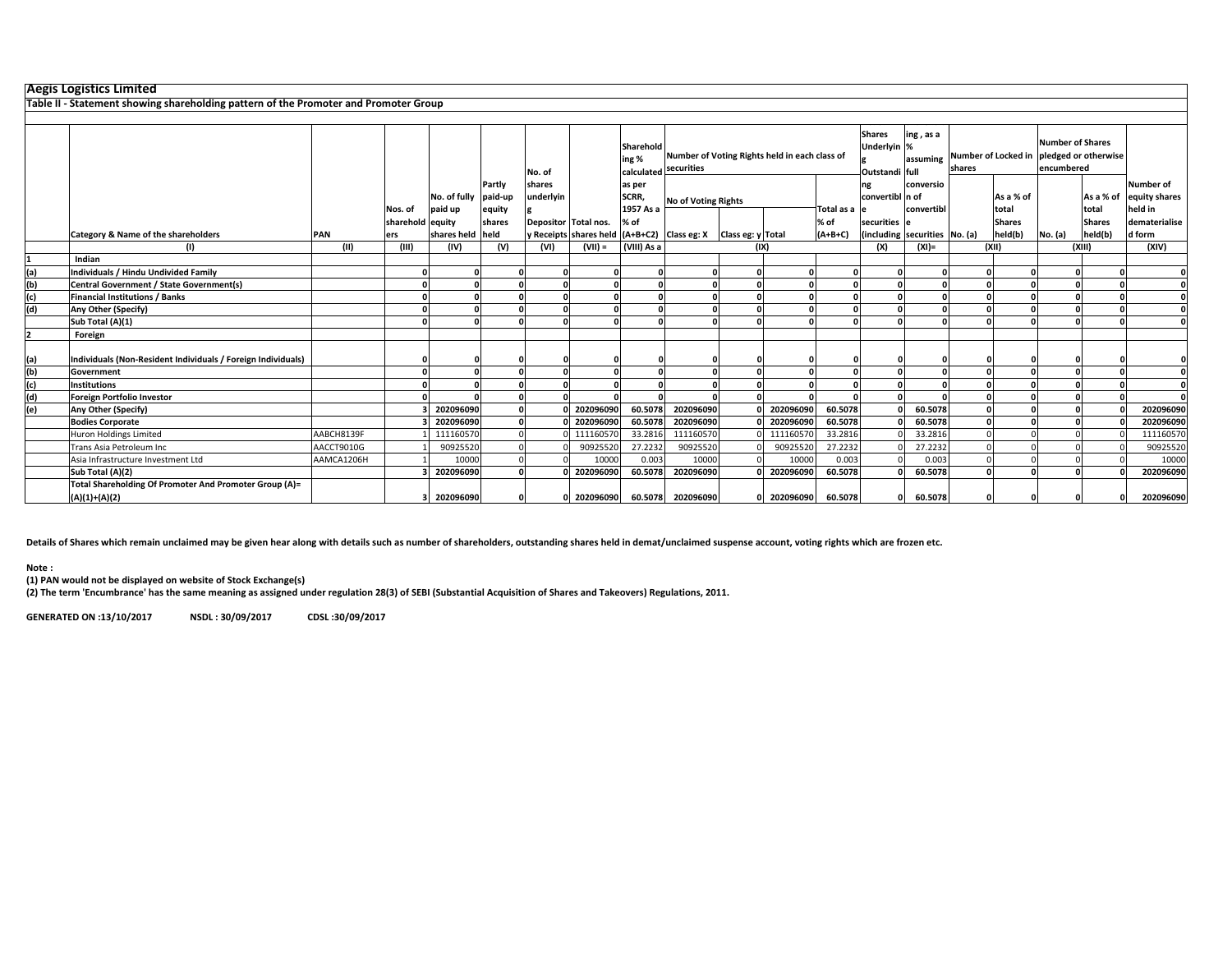|     | <b>Aegis Logistics Limited</b>                                               |            |          |                      |              |              |                   |             |                            |              |                                               |              |                         |                                               |                               |                 |                                                               |               |               |
|-----|------------------------------------------------------------------------------|------------|----------|----------------------|--------------|--------------|-------------------|-------------|----------------------------|--------------|-----------------------------------------------|--------------|-------------------------|-----------------------------------------------|-------------------------------|-----------------|---------------------------------------------------------------|---------------|---------------|
|     | Table III - Statement showing shareholding pattern of the Public shareholder |            |          |                      |              |              |                   |             |                            |              |                                               |              |                         |                                               |                               |                 |                                                               |               |               |
|     |                                                                              |            |          |                      |              |              |                   |             | securities                 |              | Number of Voting Rights held in each class of |              | No. of<br><b>Shares</b> | Shareholdi<br>ng , as a %<br>assuming<br>full | Number of<br>Locked in shares |                 | <b>Number of Shares</b><br>pledged or otherwise<br>encumbered |               |               |
|     |                                                                              |            |          |                      |              | No. of       |                   | Sharehold   |                            |              |                                               |              | Underlyin               | conversion<br>of                              |                               |                 |                                                               |               |               |
|     |                                                                              |            |          |                      |              | shares       |                   | ing %       | <b>No of Voting Rights</b> |              |                                               |              |                         | Outstandi convertible                         |                               |                 |                                                               |               |               |
|     |                                                                              |            |          |                      |              | underl       |                   | calculated  |                            |              |                                               |              | ng                      | securities (                                  |                               |                 |                                                               |               |               |
|     |                                                                              |            | Nos.     |                      | Partly       | ying         |                   | as per      |                            |              |                                               |              | convertibl as a         |                                               |                               |                 |                                                               |               | Number of     |
|     |                                                                              |            | οf       | No. of fully paid-up |              | Depos        |                   | SCRR,       |                            |              |                                               |              |                         | percentage                                    |                               | As a % of       |                                                               | As a % of     | equity shares |
|     |                                                                              |            | share    | paid up              | equity       | itory        |                   | 1957 As a   |                            |              |                                               | Total as a   | securities              | of diluted                                    |                               | total           |                                                               | total         | held in       |
|     |                                                                              |            |          | holder equity        | shares       |              | Receip Total nos. | % of        |                            | Class eg:    |                                               | % of         | (including              | share                                         |                               | <b>Shares</b>   |                                                               | <b>Shares</b> | dematerialis  |
|     | Category & Name of the shareholders                                          | PAN        |          | shares held held     |              | ts           | shares held       |             | (A+B+C2) Class eg: X       |              | Total                                         | $(A+B+C)$    | Warrants) capital)      |                                               |                               | No. (a) held(b) | No. (a)                                                       | held(b)       | ed form       |
|     | (1)                                                                          | (II)       | (III)    | (IV)                 | (V)          | (VI)         | $(VII) =$         | (VIII) As a |                            |              | (IX)                                          |              | (X)                     | $(XI) =$                                      |                               | (XII)           |                                                               | (XIII)        | (XIV)         |
|     | Institutions                                                                 |            |          |                      |              |              |                   |             |                            |              |                                               |              |                         |                                               |                               |                 |                                                               |               |               |
| (a) | <b>Mutual Fund</b>                                                           |            | 21       | 8725424              | 0            |              | 8725424           | 2.6124      | 8725424                    | $\mathbf{0}$ | 8725424                                       | 2.6124       |                         | 2.6124                                        | $\mathbf{0}$                  |                 | 0 <sub>NA</sub>                                               | <b>NA</b>     | 8725424       |
| (b) | <b>Venture Capital Funds</b>                                                 |            |          |                      | 0            | O            |                   |             |                            | $\mathbf 0$  |                                               |              |                         |                                               | $\overline{\mathbf{0}}$       |                 | 0 <sub>NA</sub>                                               | <b>NA</b>     |               |
| (c) | <b>Alternate Investment Funds</b>                                            |            |          | 16803                | $\mathbf{0}$ | 0            | 16803             | 0.005       | 16803                      | $\mathbf 0$  | 16803                                         | 0.005        | $\mathbf{0}$            | 0.005                                         | $\mathbf{0}$                  |                 | 0 <sub>NA</sub>                                               | <b>NA</b>     | 16803         |
| (d) | <b>Foreign Venture Capital Investors</b>                                     |            | $\Omega$ | O                    | $\mathbf{0}$ | $\Omega$     | -C                |             |                            | $\mathbf 0$  | $\Omega$                                      | $\Omega$     | $\mathbf{0}$            | - 0                                           | $\mathbf{0}$                  |                 | 0 <sub>NA</sub>                                               | <b>NA</b>     |               |
| (e) | Foreign Portfolio Investor                                                   |            | 75       | 40085508             | $\mathbf{0}$ |              | 40085508          | 12.0016     | 40085508                   | $\mathbf 0$  | 40085508                                      | 12.0016      |                         | 12.0016                                       | $\mathbf{0}$                  |                 | 0 <sub>NA</sub>                                               | <b>NA</b>     | 40085508      |
|     | Smallcap World Fund, Inc                                                     | AABCS3581L |          | 11779223             | $\Omega$     |              | 11779223          | 3.5267      | 11779223                   | $\Omega$     | 11779223                                      | 3.5267       |                         | 3.5267                                        | $\Omega$                      |                 | 0 <sub>NA</sub>                                               | <b>NA</b>     | 11779223      |
| (f) | <b>Financial Institutions / Banks</b>                                        |            |          | 157785               | $\mathbf{0}$ | $\Omega$     | 157785            | 0.0472      | 157785                     | $\mathbf 0$  | 157785                                        | 0.0472       |                         | 0.0472                                        | $\mathbf{0}$                  |                 | 0 <sub>NA</sub>                                               | <b>NA</b>     | 153855        |
| (g) | <b>Insurance Companies</b>                                                   |            |          | 1000                 | $\mathbf{0}$ | 0            | 1000              | 0.0003      | 1000                       | $\mathbf{o}$ | 1000                                          | 0.0003       |                         | 0.0003                                        | $\mathbf{0}$                  |                 | 0 <sub>NA</sub>                                               | <b>NA</b>     | 0             |
| (h) | <b>Provident Funds/ Pension Funds</b>                                        |            |          | 0                    | $\mathbf 0$  | $\Omega$     |                   |             |                            | $\mathbf 0$  | $\Omega$                                      |              |                         |                                               | $\mathbf{0}$                  |                 | 0 <sub>NA</sub>                                               | <b>NA</b>     | $\bullet$     |
| (i) | Any Other (Specify)                                                          |            |          | $\mathbf{0}$         | $\mathbf{0}$ | <sup>n</sup> | f.                | n           | $\mathbf{r}$               | $\mathbf 0$  | 0                                             | $\Omega$     | 0                       | $\Omega$                                      | $\mathbf{0}$                  |                 | 0 <sub>NA</sub>                                               | <b>NA</b>     | $\mathbf 0$   |
|     | Sub Total (B)(1)                                                             |            | 107      | 48986520             | $\Omega$     |              | 48986520          | 14.6666     | 48986520                   | $\Omega$     | 48986520                                      | 14.6666      |                         | 14.6666                                       | $\Omega$                      |                 | 0 <sub>NA</sub>                                               | <b>NA</b>     | 48981590      |
|     | Central Government/ State Government(s)/                                     |            |          |                      |              |              |                   |             |                            |              |                                               |              |                         |                                               |                               |                 |                                                               |               |               |
|     | <b>President of India</b>                                                    |            |          |                      |              |              |                   |             |                            |              |                                               |              |                         |                                               |                               |                 |                                                               |               |               |
|     |                                                                              |            |          |                      |              |              |                   |             |                            |              |                                               |              |                         |                                               |                               |                 |                                                               |               |               |
|     | Central Government / State Government(s)                                     |            |          | 3330                 | 0            |              | 3330              | 0.001       | 3330                       | $\mathbf 0$  | 3330                                          | 0.001        |                         | 0.001                                         | $\mathbf{0}$                  |                 | 0 NA                                                          | <b>NA</b>     | 3330          |
|     | Sub Total (B)(2)                                                             |            |          | 3330                 | $\mathbf{0}$ | <b>n</b>     | 3330              | 0.001       | 3330                       | $\mathbf 0$  | 3330                                          | 0.001        |                         | 0.001                                         | $\mathbf{o}$                  |                 | 0 <sub>NA</sub>                                               | <b>NA</b>     | 3330          |
| з   | <b>Non-Institutions</b>                                                      |            |          |                      |              |              |                   |             |                            |              |                                               |              |                         |                                               |                               |                 |                                                               |               |               |
| (a) | <b>Individuals</b>                                                           |            |          | $\mathbf{0}$         | 0            |              |                   |             |                            |              |                                               |              |                         |                                               | $\mathbf{0}$                  |                 | <b>NA</b>                                                     | <b>NA</b>     |               |
|     | i. Individual shareholders holding nominal                                   |            |          |                      |              |              |                   |             |                            |              |                                               |              |                         |                                               |                               |                 |                                                               |               |               |
|     | share capital up to Rs. 2 lakhs.                                             |            | 43096    | 56684731             | O            |              | 56684731          | 16.9715     | 56684731                   | $\mathbf{0}$ | 56684731                                      | 16.9715      |                         | 16.9715                                       | $\mathbf{0}$                  |                 | 0 NA                                                          | <b>NA</b>     | 46340316      |
|     | ii. Individual shareholders holding nominal                                  |            |          |                      |              |              |                   |             |                            |              |                                               |              |                         |                                               |                               |                 |                                                               |               |               |
|     | share capital in excess of Rs. 2 lakhs.                                      |            | 17       | 8671180              | 0            |              | 8671180           | 2.5962      | 8671180                    | $\mathbf{0}$ | 8671180                                       | 2.5962       |                         | 2.5962                                        | $\mathbf{0}$                  |                 | 0 <sub>NA</sub>                                               | <b>NA</b>     | 8671180       |
| (b) | <b>NBFCs registered with RBI</b>                                             |            | $\Omega$ | 0                    | $\mathbf{0}$ | $\Omega$     | $\mathbf 0$       | O           | $\Omega$                   | $\mathbf 0$  | o                                             | $\mathbf{0}$ | $\Omega$                | $\Omega$                                      | $\mathbf{0}$                  |                 | 0 <sub>NA</sub>                                               | <b>NA</b>     | $\mathbf 0$   |
| (c) | <b>Employee Trusts</b>                                                       |            | O        | $\mathbf{0}$         | $\mathbf 0$  | $\mathbf{0}$ | $\mathbf 0$       | $\Omega$    | $\Omega$                   | $\mathbf{o}$ | $\mathbf{0}$                                  | $\mathbf{0}$ | $\mathbf{0}$            | 0                                             | $\mathbf{0}$                  |                 | 0 <sub>NA</sub>                                               | <b>NA</b>     | $\mathbf{0}$  |
|     | <b>Overseas Depositories (holding DRs) (balancing</b>                        |            |          |                      |              |              |                   |             |                            |              |                                               |              |                         |                                               |                               |                 |                                                               |               |               |
| (d) | figure)                                                                      |            |          |                      | $\mathbf{0}$ |              |                   |             |                            | $\mathbf{0}$ | $\Omega$                                      |              |                         |                                               | $\mathbf{0}$                  |                 | 0 <sub>NA</sub>                                               | <b>NA</b>     | $\mathbf{0}$  |
| (e) | Any Other (Specify)                                                          |            | 3345     | 17558149             | $\mathbf 0$  | $\Omega$     | 17558149          | 5.2569      | 17558149                   | $\mathbf{o}$ | 17558149                                      | 5.2569       | $\Omega$                | 5.2569                                        | $\mathbf 0$                   |                 | 0 <sub>NA</sub>                                               | <b>NA</b>     | 15811209      |
|     | <b>Trusts</b>                                                                |            |          | 238607               | $\mathbf{0}$ | O            | 238607            | 0.0714      | 238607                     | $\mathbf 0$  | 238607                                        | 0.0714       |                         | 0.0714                                        | $\mathbf{0}$                  |                 | 0 <sub>NA</sub>                                               | <b>NA</b>     | 12897         |
|     | <b>Hindu Undivided Family</b>                                                |            | 969      | 1778007              | $\mathbf 0$  |              | 1778007           | 0.5323      | 1778007                    | $\mathbf 0$  | 1778007                                       | 0.5323       |                         | 0.5323                                        | $\mathbf 0$                   |                 | 0 <sub>NA</sub>                                               | <b>NA</b>     | 1778007       |
|     | Non Resident Indians (Non Repat)                                             |            | 357      | 1472007              | $\mathbf{0}$ | O            | 1472007           | 0.4407      | 1472007                    | 0            | 1472007                                       | 0.4407       |                         | 0.4407                                        | $\mathbf{0}$                  |                 | 0 <sub>NA</sub>                                               | <b>NA</b>     | 1464257       |
|     | <b>Non Resident Indians (Repat)</b>                                          |            | 759      | 2450658              | $\mathbf{0}$ | O            | 2450658           | 0.7337      | 2450658                    | $\mathbf 0$  | 2450658                                       | 0.7337       | $\Omega$                | 0.7337                                        | $\mathbf{0}$                  |                 | 0 <sub>NA</sub>                                               | <b>NA</b>     | 2450658       |
|     | <b>Unclaimed Shares</b>                                                      |            |          | 1478300              | $\Omega$     |              | 1478300           | 0.4426      | 1478300                    | $\mathbf 0$  | 1478300                                       | 0.4426       |                         | 0.4426                                        | $\mathbf 0$                   |                 | 0 <sub>NA</sub>                                               | <b>NA</b>     | 0             |
|     | <b>Overseas Bodies Corporates</b>                                            |            |          | 160                  | $\mathbf 0$  | O            | 160               |             | 160                        | $\mathbf 0$  | 160                                           |              |                         |                                               | $\mathbf{0}$                  |                 | 0 <sub>NA</sub>                                               | <b>NA</b>     | $\mathbf{0}$  |
|     | <b>Clearing Member</b>                                                       |            | 320      | 454113               | $\mathbf{0}$ | O            | 454113            | 0.136       | 454113                     | $\mathbf{0}$ | 454113                                        | 0.136        |                         | 0.136                                         | $\mathbf{0}$                  |                 | 0 <sub>NA</sub>                                               | <b>NA</b>     | 454113        |
|     | <b>Bodies Corporate</b>                                                      |            | 932      | 9686297              | $\mathbf{0}$ |              | 9686297           | 2.9001      | 9686297                    | $\mathbf{0}$ | 9686297                                       | 2.9001       |                         | 2.9001                                        | $\mathbf{0}$                  |                 | 0 <sub>NA</sub>                                               | <b>NA</b>     | 9651277       |
|     | Sub Total (B)(3)                                                             |            | 46458    | 82914060             | $\mathbf{0}$ |              | 82914060          | 24.8246     | 82914060                   | $\mathbf 0$  | 82914060                                      | 24.8246      |                         | 24.8246                                       | $\mathbf{0}$                  |                 | 0 <sub>NA</sub>                                               | <b>NA</b>     | 70822705      |
|     | <b>Total Public Shareholding (B)=</b>                                        |            |          |                      |              |              |                   |             |                            |              |                                               |              |                         |                                               | $\mathbf{0}$                  |                 |                                                               |               |               |
|     | $(B)(1)+(B)(2)+(B)(3)$                                                       |            |          | 46566 131903910      | $\mathbf{0}$ | n            | 131903910         |             | 39.4922 131903910          |              | 0 131903910                                   | 39.4922      |                         | 39.4922                                       |                               |                 | 0 <sub>NA</sub>                                               | <b>NA</b>     | 119807625     |

**Details of the shareholders acting as persons in Concert including their Shareholding (No. and %):**

**No. of shareholdersNo. of** 

**Details of Shares which remain unclaimed may be given hear along with details such as number of shareholders, outstanding shares held in demat/unclaimed suspense account, voting rights which are frozen etc.**

## **Note**

**(1) PAN would not be displayed on website of Stock Exchange(s).** 

**(2) The above format needs to disclose name of all holders holding more than 1% of total number of shares**

**(3) W.r.t. the information pertaining to Depository Receipts, the same may be disclosed in the respective columns to the extent information available and the balance to be disclosed as held by custodian.**